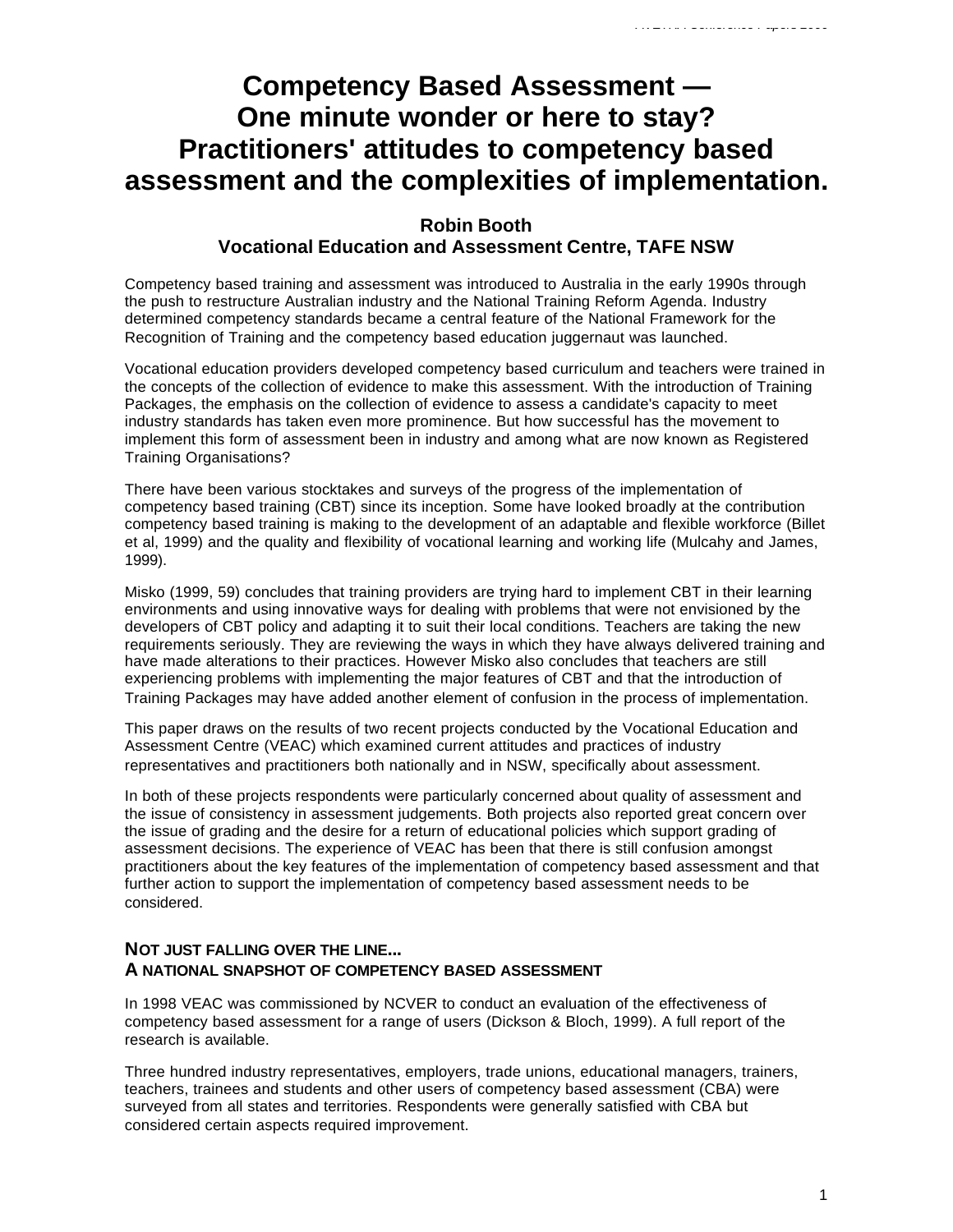Four issues emerged consistently for practitioners. These were a desire for grading of results, the need to assess knowledge as well as skills, concern about quality of assessment systems and competency standards, and the need to review resources.

A major challenge facing respondents was the need for strategies to bridge the gap between competence and excellence. Many learners, industry training advisory bodies (ITABs) and teachers, trainers and assessors considered graded assessment as a way to motivate employees/learners.

Respondents feared they were losing the teaching and learning of knowledge through competency based training and assessment. The solution identified by practitioners was that competency standards should adequately reflect the need for assessment of underpinning knowledge, skills, attitudes and ethics.

Participants in the evaluation considered that significant improvements could be made to their own practice and improve the quality of CBA. Factors identified as contributing to quality were ensuring the CBA system meets the users' needs, using the right assessors, getting the paperwork right and the quality of the competency standards.

Teachers, trainers and assessors indicated that they were aware of the large number of resources available to them but felt that very few were appropriate and usable. Employers and ITABs suggested that careful consideration of how people and paper resources were being used would add value to existing CBA practice.

This research concluded that respondents have acquired a high level of understanding and more sophisticated uses of CBA which has enabled them to articulate their concerns and suggest strategies for improvements. However the challenge remains for educational policy makers to deal with the issues raised.

# **MAINTAINING THE QUALITY — AN INVESTIGATION INTO SUMMATIVE ASSESSMENT PRACTICES**

An investigation into summative assessment in TAFE NSW was conducted in 1999 by VEAC in conjunction with the TAFE NSW Educational Services Divisions (ESDs). (Tower, Bloch & Harvey, (to be published 2000).

The project aimed to investigate and evaluate the educational, social, cultural, political and economic influences on design, development and implementation of summative assessment in TAFE NSW.

TAFE NSW enrols 440,000 students each year across NSW in over 1,100 major courses and qualifications in all major vocational industries and occupations. While TAFE NSW operates as 12 semi-autonomous Institutes, TAFE assessment policy and practices apply statewide. TAFE NSW qualifications are seen as having high status and are respected in industry and the community.

These qualifications range from short course programs recognised as a TAFE or Institute statement through to Certificate and Diploma level courses which lead to the award of a nationally recognised qualification issued under the Australian Qualifications Framework (AQF). All modules fall into one of four assessment categories.

These categories range from Category A where modules include a centrally set and centrally marked final examination through to Category D which are assessed by locally set and marked assessment. Where centrally set exams were previously the most common form of assessment in TAFE NSW they now account for approximately 8% of total assessment events.

Since the establishment of the four categories of assessment over 20 years ago as part of the maintenance of quality across the system, the political climate in Australia has shifted. Increased levels of industry based training as well as public education operating within a competitive environment form part of this shift.

Like other aspects of TAFE curriculum and delivery, assessment is subject to the influence of government policy, industry needs, occupational health and safety requirements (including legislation), educational best practice, economic and organisational constraints, as well as social and cultural influences.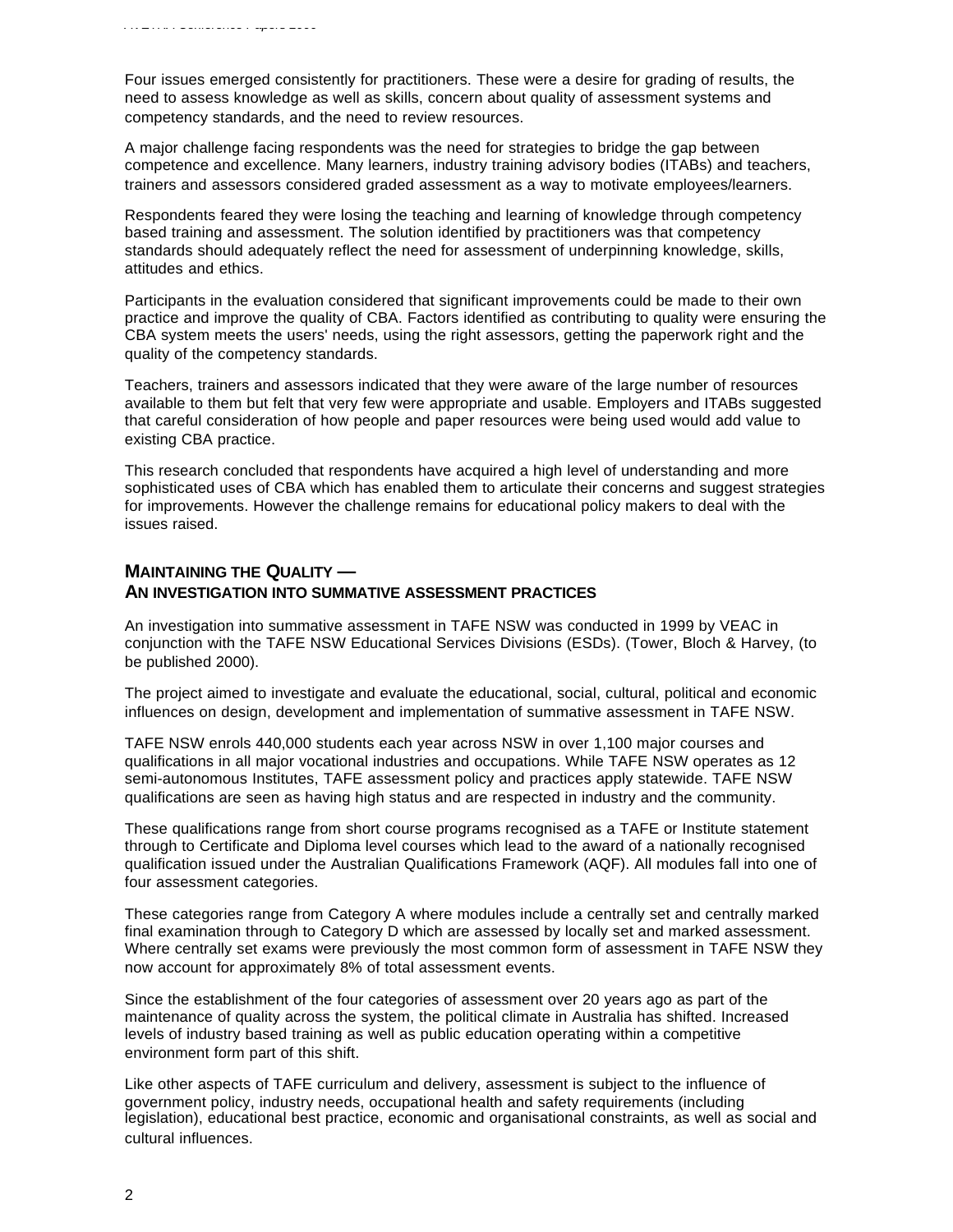# **CONTEXTUAL FACTORS BEARING ON THE ASSESSMENT SYSTEM, PROCESSES AND PRACTICES FOR A REGISTERED TRAINING ORGANISATION**

### **Training Packages and Implications for Assessment**

The introduction of the National Training Reform Agenda and its successor, the National Training Framework, (NTF) and the implementation of competency based training and assessment have been among a number of influences that has seen assessment in vocational education and training (VET) shift away from centrally set exams towards locally set activities.

Training Packages are now the cornerstone of the National Training Framework. They include sets of national industry determined competencies, qualifications and assessment guidelines as the endorsed component. They do not include curriculum or specified approaches to assessment as endorsed components required to achieve a qualification.

Current vocational education and training policy increasingly seeks to have more training conducted and assessed in the workplace with the goal of having workers trained under Training Packages to be workplace competent rather than just workplace ready. Most Training Packages assume learners will have access to a workplace in order to acquire and demonstrate some units of competency on the job. Training Packages may stipulate a requirement for assessment to be conducted in a "real life" work environment, or at the least in a simulated work environment such as off the job at TAFE or another registered training organisation (RTO).

In many areas assessment schemes or plans have had to involve more practical and simulated assessment as part of collecting evidence, with cost implications for the organisation as a whole, and for individual assessors. Vocational educational institutions are having to develop strategies to manage and provide guidance on these changes, including options for on the job assessment by qualified workplace assessors, reviewing of evidence gathered in the workplace and workplace performance modules to allow such evidence to be recorded.

### **Principles of Assessment**

TAFE NSW assessment is governed by four key national principles. It must be fair, valid, reliable and flexible. There is a public perception that reliability can only be achieved through the use of common assessment events - such as through Category A exams. The introduction of CBT may be slowly bringing about a shift in this perception. When assessment is conducted against learning outcomes (linked to industry competency standards), these outcomes should be achievable via different mechanisms, yet still be reliable.

This coupled with the cost factor of setting Category A and B exams led to the accreditation of many TAFE NSW modules as Category C or D. It has been suggested that the increased use of Category D assessment has led to poor assessment practices by some teachers, with decreased validity, reliability and fairness of assessment outcomes. This could be partly due to a lack of understanding of CBA principles, as well as poor understanding of test construction, appropriate use of test items etc.

Some curriculum designers have suggested differing local approaches to assessment should be counteracted by state or institute wide controls to prevent students from "shopping around" for the "easiest" college, which is alleged to be common practice in some areas.

Validity and reliability also impacts on TAFE's approach to assessment. In Category A and B exams the use of an appropriately qualified setter and reviewer should ensure that valid assessment events are developed. There is evidence however, to suggest that the cost of this "content validity" is high and logistically difficult to manage. Category A exams nevertheless, do allow an analysis of state-wide activity and provide an opportunity to evaluate results across the state.

Some curriculum resources include sample or actual assessment events (even for Category D assessments). Validated item banks for assessment can provide a range of events for assessors. The initial costs for such banks (especially if computerised) can be high, but where acceptable to industry and teaching staff the use of these item banks fosters both validity and flexibility. With validated item banks the need to use a setter every time an exam is required is reduced. As flexible entry and exit into courses increases, the need for assessment to be conducted flexibly will also increase (i.e. outside exam periods). Item banks may provide a cost-effective solution in the longer term.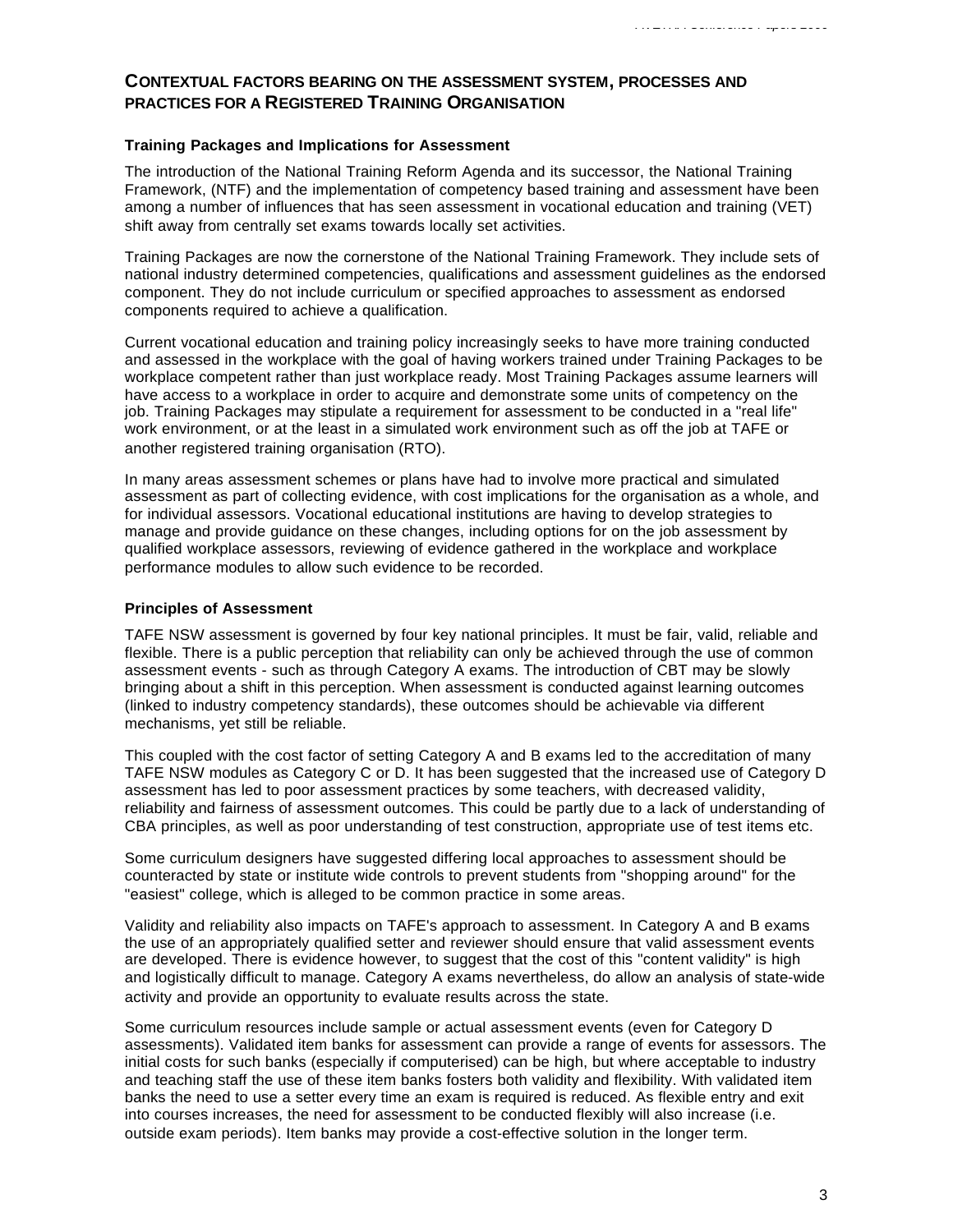competencies where literacy itself is not a requirement, an assessment method that depends upon it is unfair as well as being less valid.

# **Industrial and legislative influences**

*AVETRA Conference Papers 2000*

RTOs needs to be responsive not just to government policy changes, but also to the changing needs of industry. Industry standards, codes of practice, regulations and legislation have all impacted on TAFE NSW assessment practice in most sectors.

A number of industries serviced by TAFE NSW have licensing requirements. These include the Aviation, Legal, Real Estate, Hairdressing, Electrical Contracting and Building Industries. In these fields, conditions of licensing may include the completion of a TAFE qualification with assessment activities approved by the licensing body to ensure candidates are adequately tested on knowledge and skills to meet the standard required for the license. The NSW Department of Fair Trading, responsible for the issue of licenses in the home building sector, including plumbing and construction, has outsourced the assessment component of licensing available to non-TAFE graduates to TAFE NSW via its Building Industry Skills Centre. The Joint Coal Board also conducts assessment for licensing in conjunction with TAFE NSW.

With the introduction of CBT, TAFE NSW moved to ungraded assessment in a large number of Electrical Trades modules, however because of concern about standards in the industry, modules whose content was directly linked to licensing requirements retained Category B status with centrally set assessment events conducted across the State. In Hairdressing, the industry perception of Category A and B assessments having greater reliability and validity has ensured their retention.

Some modules which have a critical component, such as some of the safety related content of electrical trades, or quality assurance aspects of book-keeping, are pass/fail - and may require a 100% pass mark. There are no degrees of competence in meeting critical industry standards.

# **MAINTAINING THE QUALITY — METHODOLOGY**

The project was undertaken in three stages. A literature review was conducted and the project's scope determined. Surveys were conducted with teachers, educational managers curriculum developers, industry organisations, professional associations, licensing bodies and regulatory authorities. Additionally, focus group discussions with TAFE staff and students were conducted to explore a range of issues arising from the surveys. Implications of the research for TAFE NSW were drawn from the analysis of the data.

The initial scoping process involved two focus groups (one of TAFE staff, the other of industry representatives) to determine the range of issues impacting on, and relevant to, the TAFE examination system - and so enable the design of the research project brief. Both groups were asked the 'focus' question: *What do/does stakeholders/your industry want from the TAFE assessment system?*

|    | <b>TAFE Group</b>                                                                                    |                  | <b>Industry Group</b>                                                                                                                          |  |
|----|------------------------------------------------------------------------------------------------------|------------------|------------------------------------------------------------------------------------------------------------------------------------------------|--|
|    | Consistency in high standards -rigour                                                                |                  | Currency of technical knowledge and skills<br>maintained by assessor                                                                           |  |
| 2. | Assessment relevant to curriculum and workplace<br>practice                                          | $\overline{2}$ . | Achieving standardisation of assessment across<br>the state                                                                                    |  |
| 3. | Objectivity – for students and teachers                                                              | 3.               | Results are meaningful – industry wants an<br>indication of level of achievement, more information<br>on what student/employee can actually DO |  |
| 4. | Evidence – record needs to have high level of<br>integrity and objectivity that outsiders recognise. | 4.               | Accessibility to assessments - alone and in<br><b>Training Packages</b>                                                                        |  |
| 5. | Appropriate QA/QI measures in place                                                                  | 5.               | Assessment tasks relate to practical work skills -<br>need range of sources of evidence                                                        |  |

It is interesting to note the different emphases of these groups. Below is a comparison of the six most significant issues for each group, in each group's order of priority: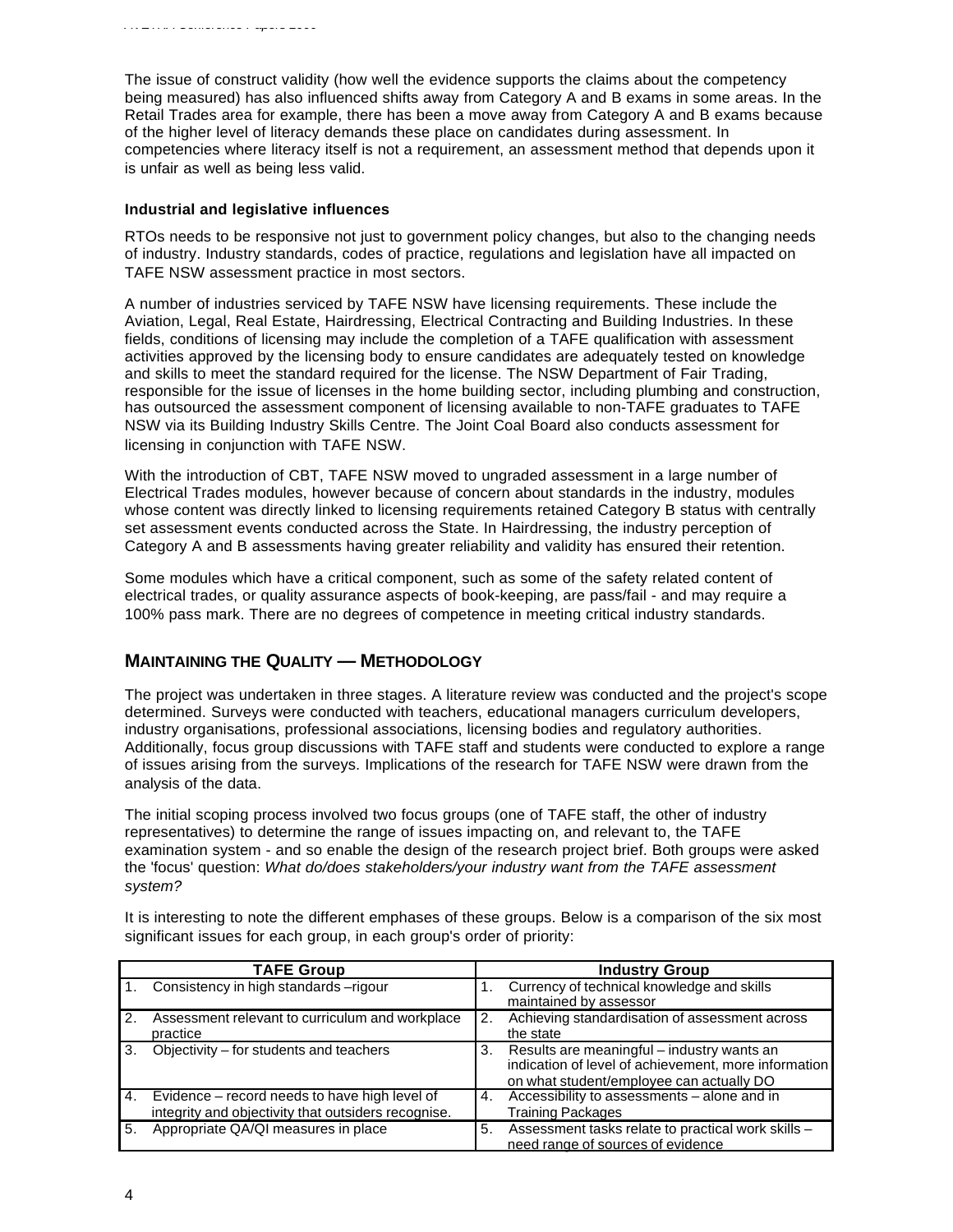- 6. Appropriate sampling and range of evidence. Summative assessment needs to cover the range of the course. Assessment needs to reflect reality of workplace.
- 6. Qualifications are theoretically or practically based.

## **MAINTAINING THE QUALITY — RESEARCH FINDINGS**

The project had as its focus the identification and analysis of a range of influences upon summative assessment practices. The research findings clearly demonstrate the complexity and interconnectedness of many of these issues for the TAFE NSW system.

Surveys and focus group members elicited general agreement by respondents on many issues. They supported the need for assessment occurring in a combination of TAFE classrooms and the workplace, the importance of assessing underpinning knowledge and skills and the need for a variety of assessment approaches.

The following broad issues were considered to be of the most fundamental significance to the stakeholders:

- quality assurance of TAFE summative assessment (including assessment categories, consistency in assessment, workplace assessment and Training Packages)
- reporting of results and achievement (grading or competent/not competent)

### **Quality Assurance - Assessment Categories**

Data analysis revealed that:

- Category C emerged as the most favoured by practitioners and curriculum designers (84% and 80% respectively).
- Category D was considered highly suitable or suitable by practitioners (74%) and curriculum designers (76%). At the same time significant quality assurance concerns regarding local assessment were expressed by both survey groups and the focus groups.

#### *Quality Assurance - Consistency in Assessment*

While a large proportion of survey respondents indicated that Category D was a more suitable assessment mechanism than Category A, many expressed concern about difficulties related to the perceived inconsistent standards within Category D assessments. The industry survey respondents also expressed concern about Category D in terms of its potential lack of consistency across the state.

Some respondents suggested strategies for improving the consistency of assessment based on more teacher professional development and local monitoring and verification processes. Other suggestions emphasised a continuing reliance on centrally set and marked exams or a greater emphasis on verified computer-based item banks and other standardised assessment events. Clearly there are no simple answers to improving consistency. We need to bear in mind however, the question of how much of the assurance of quality in assessment can be based on regulation and standardised procedures, as opposed to developing teachers as skilled, confident assessors.

#### *Quality Assurance - Workplace Assessment and Training Packages*

Although a high percentage of responses from all surveys indicated that TAFE NSW assessment should be carried out in both the workplace and a TAFE environment, other evidence from the research suggests that, in reality this is still not occurring to a great extent.

There are many reasons for this including accessibility of workplaces for institutional based students and the prohibitive cost of conducting assessment in the workplace in some industries.

Respondents to the survey and focus groups showed there remains an undercurrent of confusion, lack of familiarity and discomfort about the basic concepts of evidence-based assessment incorporating assessment in the workplace. As reported in research from other sectors of VET (for example Smith et al, 1998), teachers are still expressing confusion about the concept of competence.